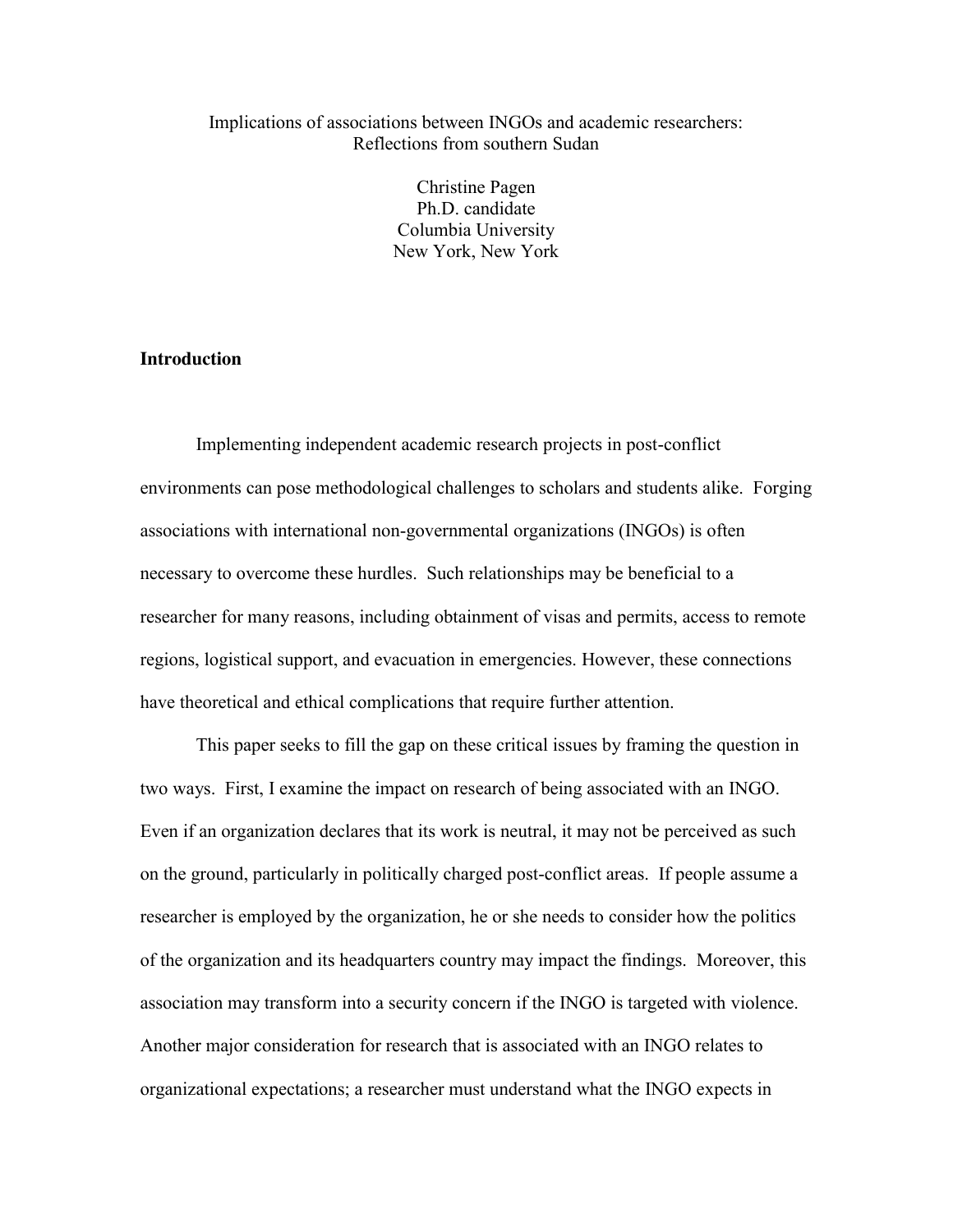return for its support and consider whether this will bias the project. A final set of issues is whether participants believe their cooperation with an academic study will increase the benefits they receive from the INGO; in turn, this may influence answers to surveys and interview questions.

Second, I explore the impact on the INGO of being associated with academic research. If research is negatively perceived by community members, there may be ethical ramifications if the work of the organization is compromised. The compensation of research subjects or enumerators may further complicate this issue, as could efforts by the researcher to contribute back to the community in exchange for its participation.

This paper is based on fieldwork conducted in post-conflict southern Sudan. I draw upon personal experiences from a research trip to Central Equatoria State in 2007 and from an exploratory 2005 stay in Eastern Equatoria. Where possible, I complement this data with individual interviews and surveys of Sudanese in Central Equatoria. Both of these two states in southern Sudan suffered violence related to the civil war between north and south as well as to their proximity to northern Uganda.

The goal of this paper is to use my experiences in southern Sudan as a starting point from which to explore and reflect upon the implications of academic researchers associating with INGOs in post-conflict environments. After presenting a brief history of southern Sudan, I tell my story as a researcher who, in navigating this project, made decisions and learned lessons about conducting research in a challenging setting. While my work was specifically in Sudan, I feel that my reflection on these experiences may be of use to other scholars approaching research projects in difficult contexts. I believe this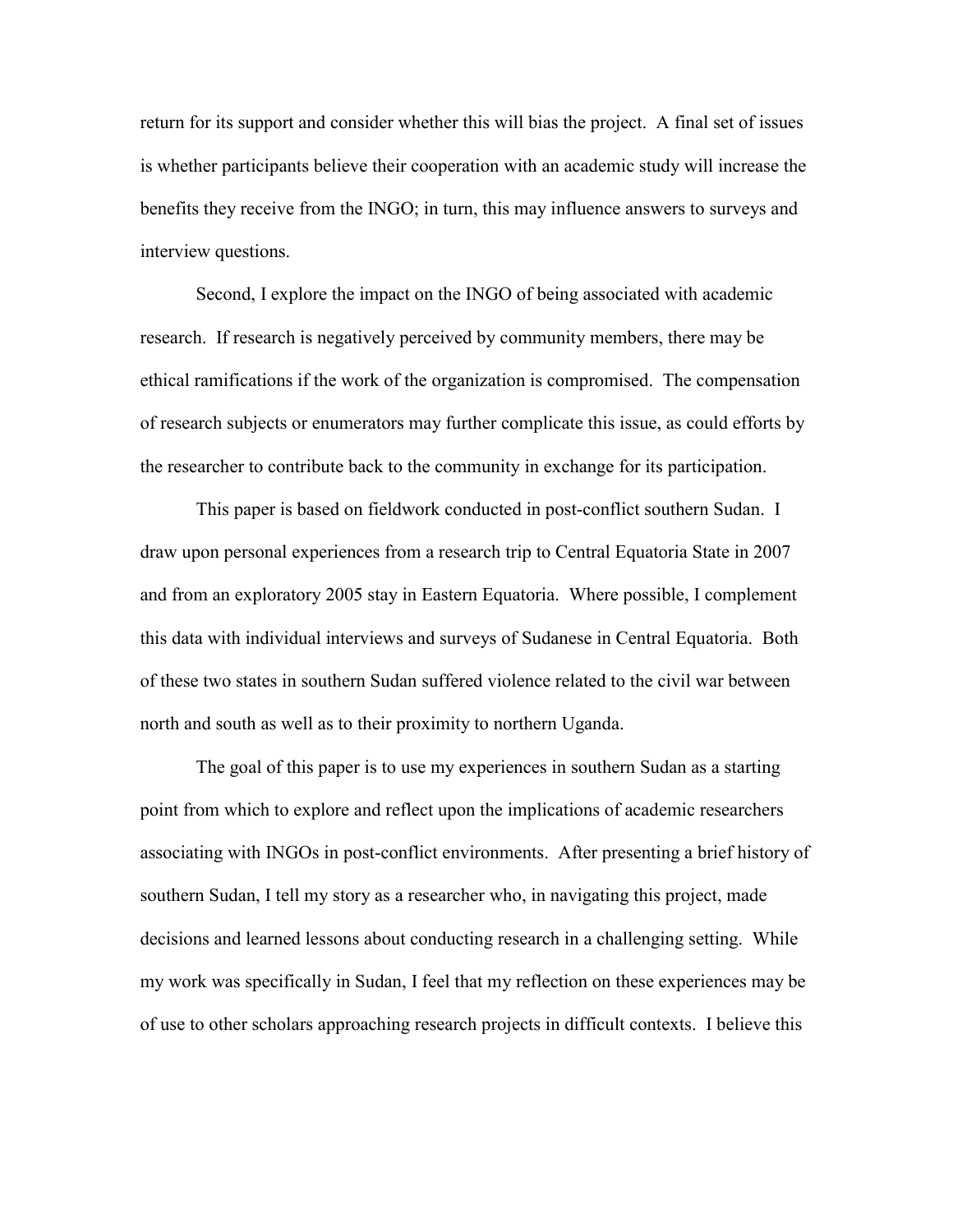paper is also important as it begins to illuminate the complex security problems faced by researchers in the field.

#### **Context of the research**

The people of southern Sudan suffer from extreme poverty after decades of violence and famine. Demographic estimates of the predominantly rural population hovered near 7.5 million people, 4 million of whom are displaced internally. Estimates that include returnees are as high as 11 million for 2007 (NSCSE, 2004).The north-south civil war raged nearly continuously since the country's 1956 independence from Anglo-Egyptian rule, after which the government in Khartoum systematically underdeveloped the south (Cobham, 2005) and enforced policies of Arabization, Islamization, and slavery. These processes over time, in addition to extant tribal lines, fostered a mosaic of religious, racial, economic, and ethnic identities that complicate the country's civil war and its reconstruction (Deng, F., 2006).

The aggressive violence between Khartoum and liberation movements, now mostly consolidated in the Sudan People's Liberation Movement/Army (SPLM/A), left the entire south living below the international poverty line of one dollar per day. In the midst of this poverty, over 80% of children did not attend school, and generations have gone without education (Sommers, 2005; NSCSE, 2004).

The two parties signed a Comprehensive Peace Agreement (CPA) in January 2005, ending 21 years of war that left over two million dead. The CPA delineated a six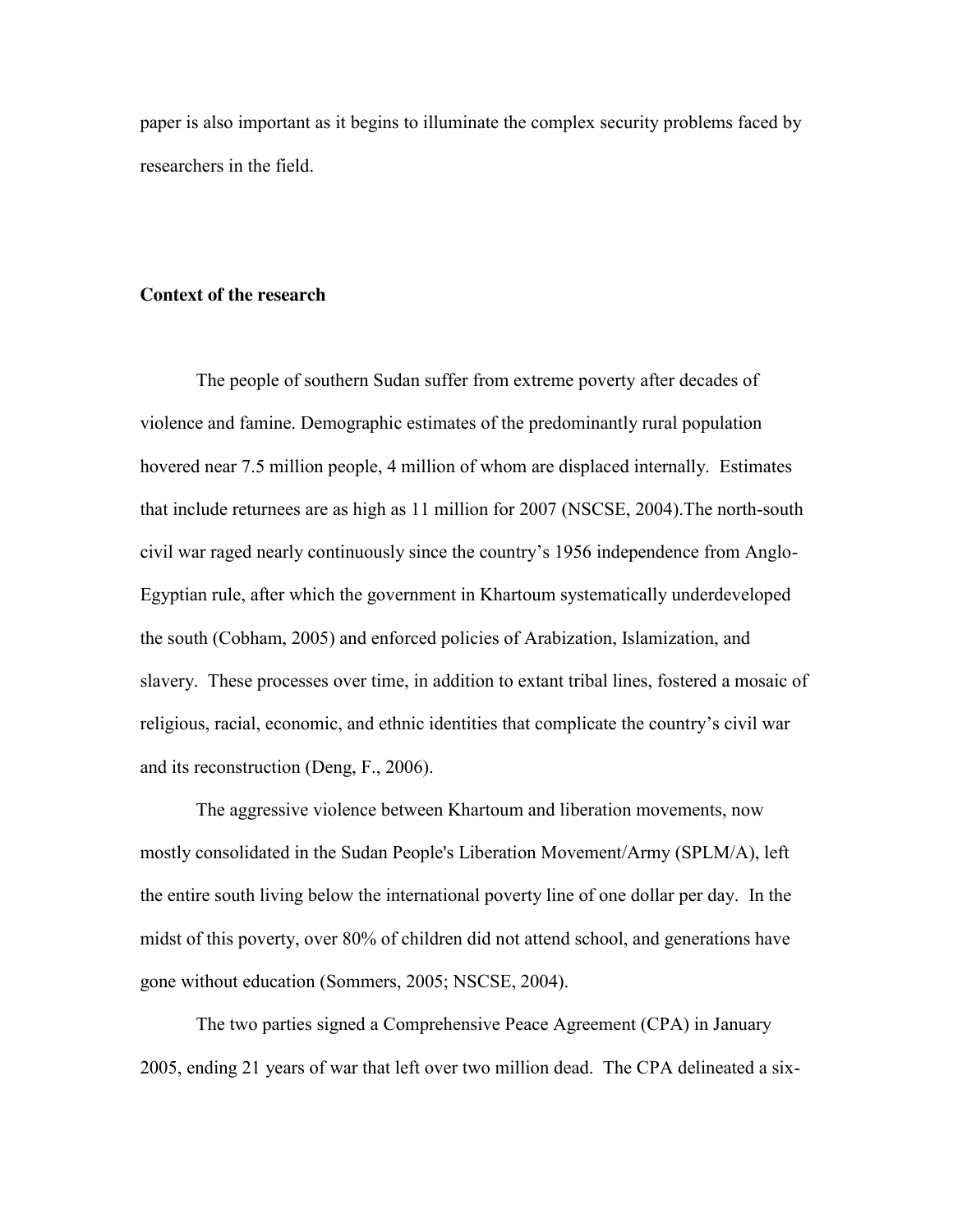year interim period in which Khartoum, the SPLM/A, as the Government of Southern Sudan (GOSS), and several other parties would share power and oil revenues in the nascent Government of National Unity (GNU). In a 2011 referendum, the people of the south are to determine whether to remain part of Sudan or to secede into a separate nation-state. The peace is fragile, as evidenced by the recent removal of GOSS ministers from the GNU after allegations that Khartoum was not honoring the CPA.

## **Development of the research design**

## *Exploratory visit in 2005*

In order to learn more about the area and to frame a relevant research project, I spent the summer of 2005 in southern Sudan as an education consultant for a European INGO. I was based in a remote village in Eastern Equatoria relatively near the southern border of Sudan adjacent to Uganda. Because of road conditions that were poor or lacking entirely, the drive to the village from northern Uganda took most of a day, despite that the distance was not that great. The people in this village live in tukuls (straw and mud huts) in the valley and up the slopes of the surrounding mountain range. Most of the people fled to these mountainsides for the past two decades to avoid being targeted by the aerial bombing raids that were characteristic of Khartoum's aggression against the south. At the time of my visit, villagers had begun to descend the mountain and resume living in the open valley. There is an active Catholic church with an associated primary school, secondary school, and a health clinic run by an order of Sudanese Catholic nuns.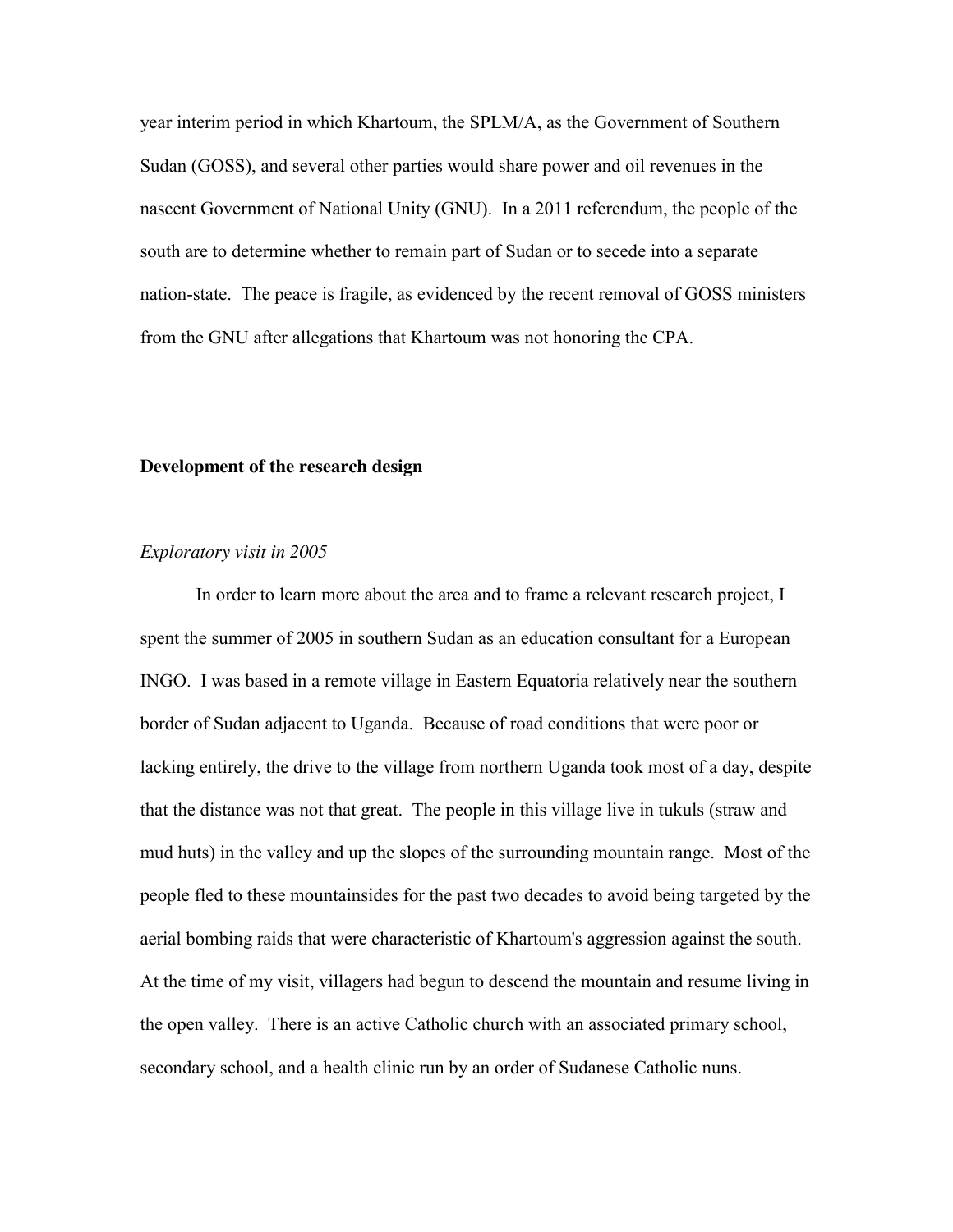The organization I worked for was the first and only INGO to have a semipermanent compound here, which was still under construction during my stay. Another INGO made monthly food deliveries to the schools, but the area was otherwise only minimally assisted by humanitarian aid organizations. As an education consultant, I visited five small villages that were cradled in these mountains, assessing the quality and scope of schooling in the region. The ultimate report that I produced provided details about each school and made recommendations on how the INGO could further support education without duplicating efforts.

Several hours in a four-wheel-drive vehicle would take one into a somewhat larger population center with a small dirt airstrip and a temperamental connection to the internet. Several INGOs operated from compounds in this town, and the Catholic Diocese also had offices there. I spent several days in one of these compounds and was present for a distribution of seeds and gardening tools.

During this trip, I learned several lessons that informed my future research questions and the design of the project itself. The most striking was the difficulty of logistics. I realized that it would be nearly impossible to navigate southern Sudan without the support of an organization, whether from an INGO, a for-profit firm, a diocese, or a government office. For this reason, the project became dependent upon the logistical and other help given by an INGO partner. However, while in Sudan in 2005, I also learned that my association with an INGO seemed to impact how I was perceived by local Sudanese. Witnessing the seeds and tools distribution was a formative experience in that the power dynamic that could possibly develop between INGOs and local populations was quite evident to me. While on my own, many of those with whom I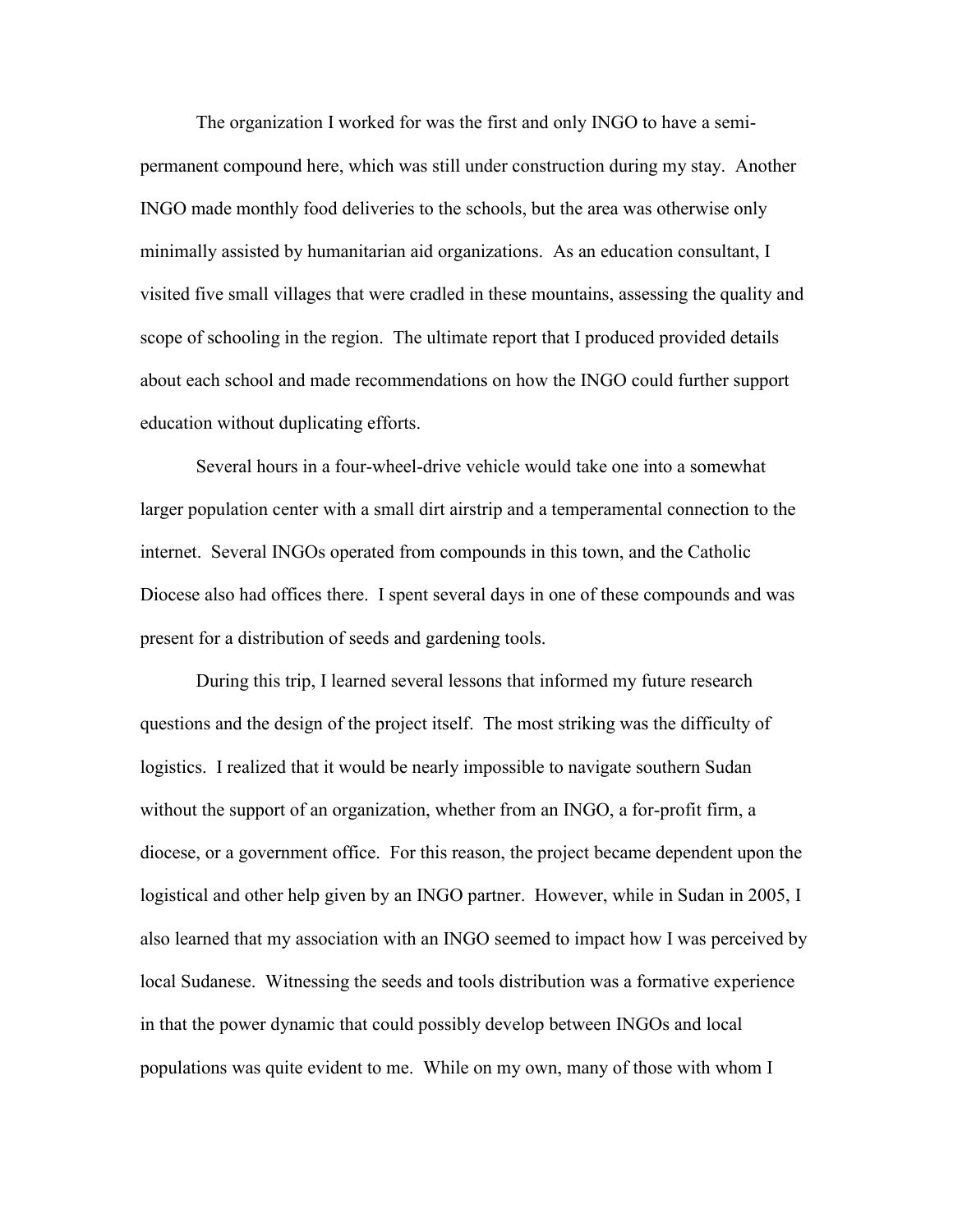interacted made assumptions about my access to resources, and I was often asked for money, either from myself personally or from the organization with which I was associated. By the end of the trip, questions surrounding aid dependency weighed heavily on my mind, and it was clear that, while I needed logistical support, I would further need to distance myself from the INGO so as not to influence the research in some way.

## *Research design of 2007 project*

Based on my experiences in 2005, I formed a research project based on the following overarching question: How does international aid influence political development in southern Sudan? To approach this question, I developed a research design that incorporated the vertical case study approach proposed by comparative education scholars Vavrus and Bartlett (2006). A vertical case study sets up multi-level analyses, including the international or global context, national or organizational context, and local context. In transcending a traditional case study approach focusing on one level, Vavrus and Bartlett argue that "[w]hat makes single-level analysis 'incomplete and unbalanced' is often, though not always, the absence of contextualized knowledge that takes into account how larger forces, structures, and histories inform local social interactions and understanding" (p. 97). With this approach in mind, these sub-questions followed: What are the goals of and assumptions behind USAID policy with regard to democracy and peace-building? How do INGOS navigate these goals and assumptions, and how do they conceive of their role politically? How do the political attitudes of local Sudanese relate to their aid experience?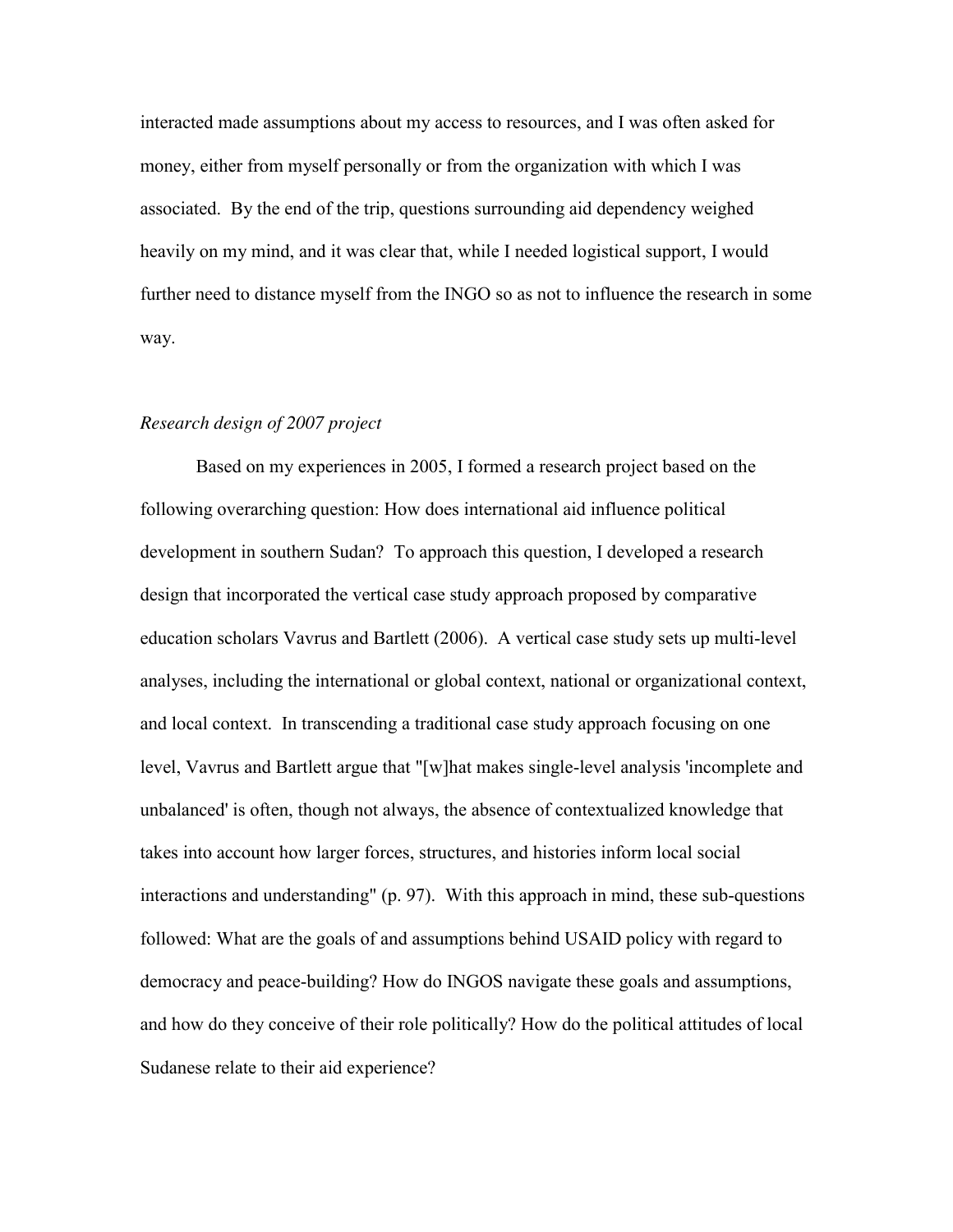To answer these questions, I would of course need to return to southern Sudan. I sought to develop relationships with INGOs doing work in the region, eventually finding one whose regional director was intrigued by the research and also was willing to provide critical support for the completion of my research. Through that connection, I developed a large-scale project in which data would be collected from nine distinct areas located around the south. Shortly before my departure date, however, the main funding source for this project pulled the support after determining that conditions for research in Sudan were too dangerous. Thankfully, the INGO still agreed to host me, although the new financial constraints required me to stay in one location.

I was based in a large town in Central Equatoria whose surrounding lands are peppered with landmines. Violence there was aggravated by its proximity to Juba, the last-held government garrison town, and to Uganda, whose rebels committed atrocities against townspeople under the orders of Khartoum. I stayed in the compound of the INGO and was permitted to use their resources. In addition to accommodation and food, I used the vehicles of the INGO when not otherwise engaged, and I accessed the HR files of the organization to locate southern Sudanese with sufficient education to contribute to the project as research assistants.

In my research design, I combined quantitative and qualitative data collection and analytical strategies because "methodological pluralism...frequently results in superior research (compared to monomethod research)" (Johnson & Onwuegbuzie, 2004, p. 14). Mixed methods approaches can be complementary and rigorous (Brady & Collier, 2004), and they are particularly valuable in contexts of conflict (Annan, Blattman, & Horton, 2006). The project design encouraged the collection of multiple types of data collected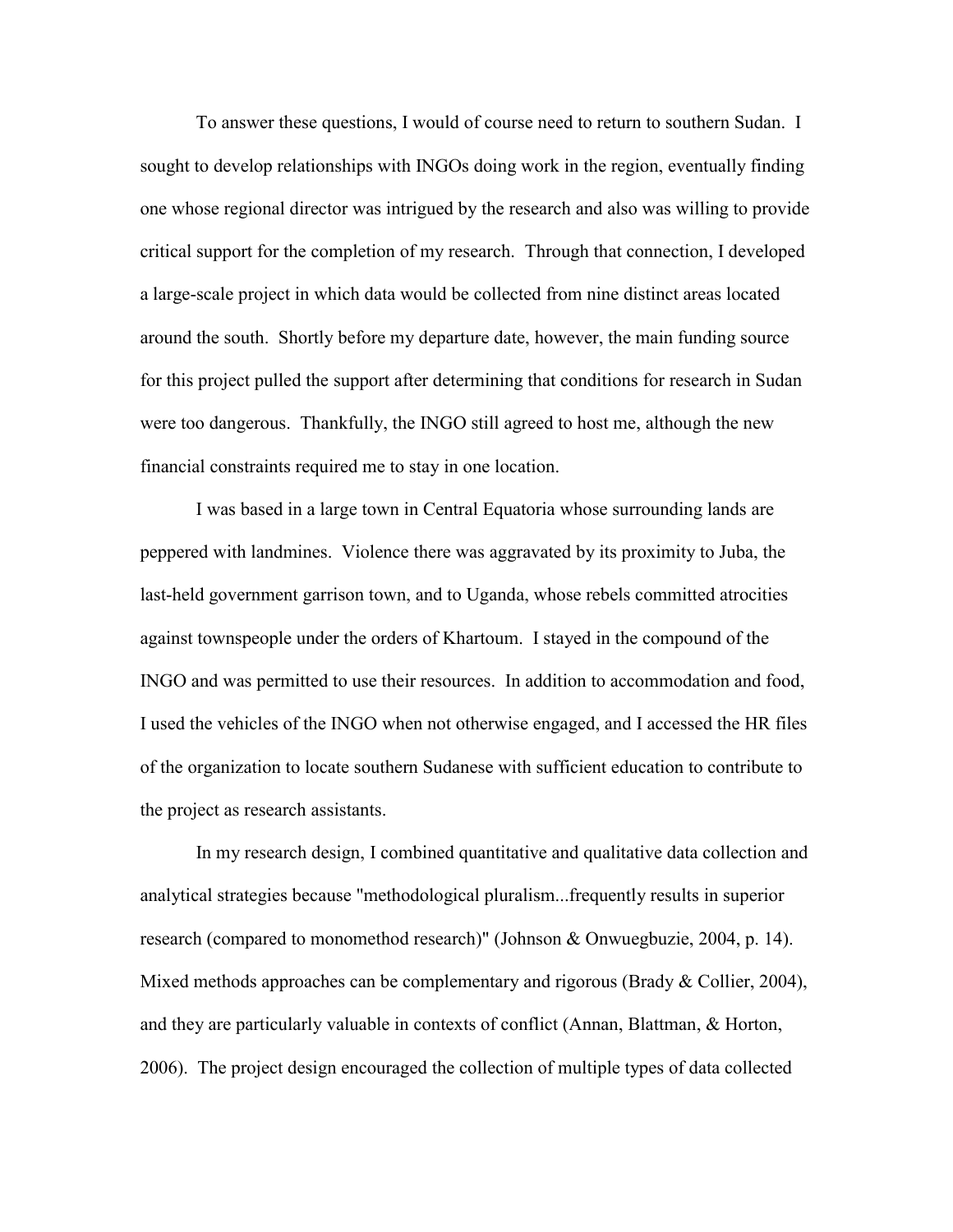from multiple sources on multiple levels; diversity of data can improve validity and reliability (Maxwell, 2005). I complemented policy analysis and interviews on the levels of USAID and INGOs with the collection of southern Sudanese viewpoints through interviews and a survey of almost 300 respondents. Collecting the perspectives of participants on the ground is an approach that is "widely recognized as a key component in understanding impact, but [has] rarely used been used in the humanitarian sector" (Hofmann, et al., 2004, p. 2). I also captured my own thoughts and reflection in memos, which proved to be an essential part of the research process.

As I learned in 2005, I knew that my association with the INGO would likely affect my research. Crossley (2001) urges scholars to recognize "the importance of collaborative research and partnerships between 'insiders' and 'outsiders'," to value "research and development work that is more sensitive to local, social constructions of reality" and to employ "strategies that facilitate the strengthening of research capacity" of the developing countries in which they are working (p. 82). I have designed this project with these recommendations in mind, and thus I hired Sudanese research assistants (RAs) to carry out the oral survey in the surrounding area. I trained them in the appropriate research methods, informed consent, random selection of subjects, the importance of confidentiality, and interviewing techniques (Fowler, 2002). In addition to distancing myself from the data collection, using research assistants whom I trained and worked with closely helped me to build capacity in the area.

#### **Implications of being associated with an INGO**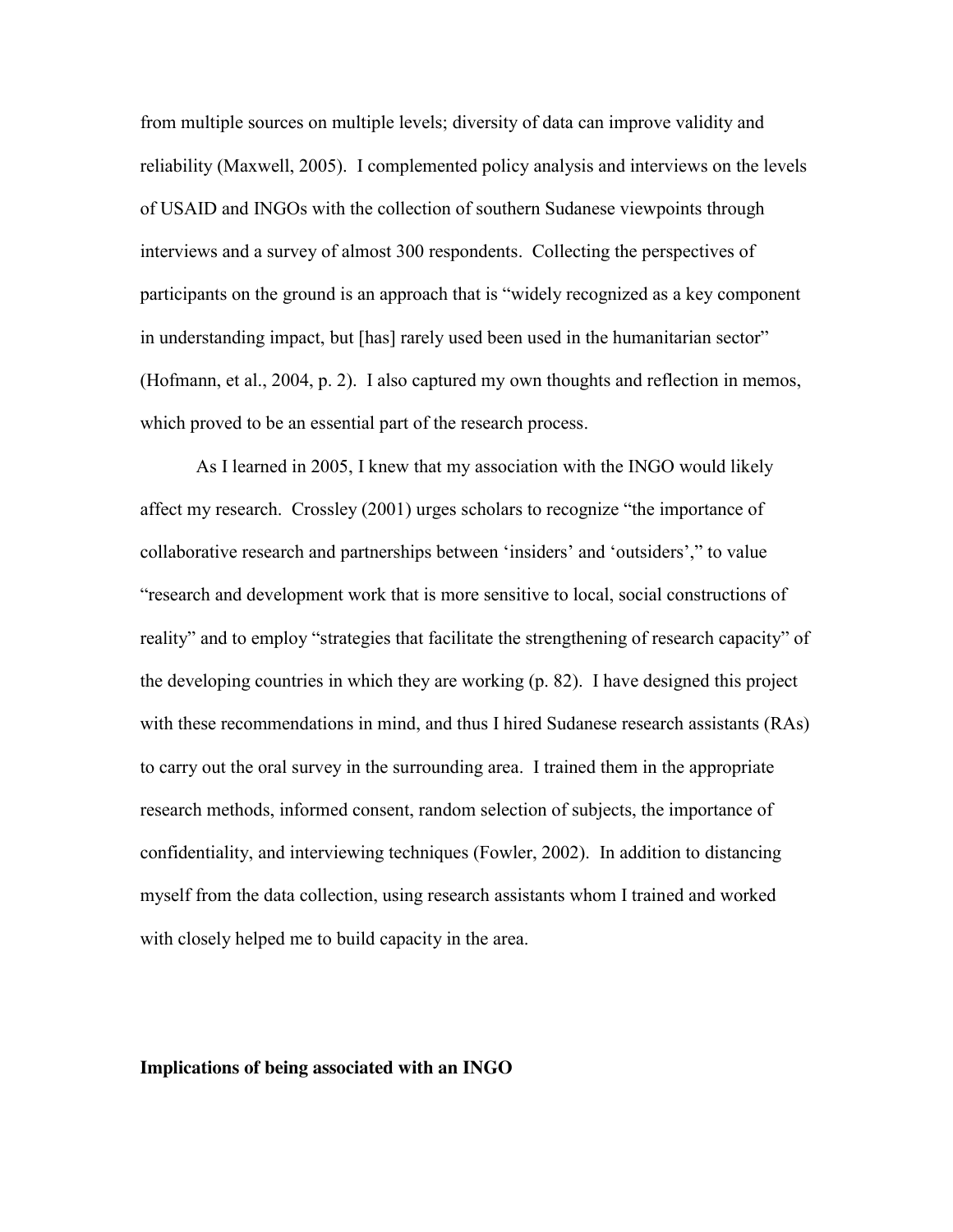To explore the implications for research of being associated with an INGO, I take several perspectives. First, I consider its influence on research, looking at how both the process and the findings may be affected. Then, I question how the INGO might be impacted by supporting independent academic research. These ethical and methodological considerations should be examined before undertaking research in and after conflict.

## *Impact on research: Process*

A researcher operating in situations from acute crisis through reconstruction must consider how association with an INGO may affect the process of conducting research. In many ways, this relationship can have beneficial effects. Certainly, my 2007 research project could not have been completed without INGO support. However, there are potentially negative ramifications that also should be considered.

In challenging research environments, the primary benefit of working with an organization already established on the ground is taking advantages of its logistical system. Independent travelers are often looked at with mistrust during times of war and upheaval, and thus having an existing professional relationship can be extremely important in terms of visa acquisition and access to populations. In addition, infrastructure and security concerns both impact the ability of a researcher to complete a project, and association with an INGO can help one navigate through these issues.

In unstable and highly contentious areas such as southern Sudan, there is a great deal of suspicion of outsiders. The northern government in Khartoum had, in fact, not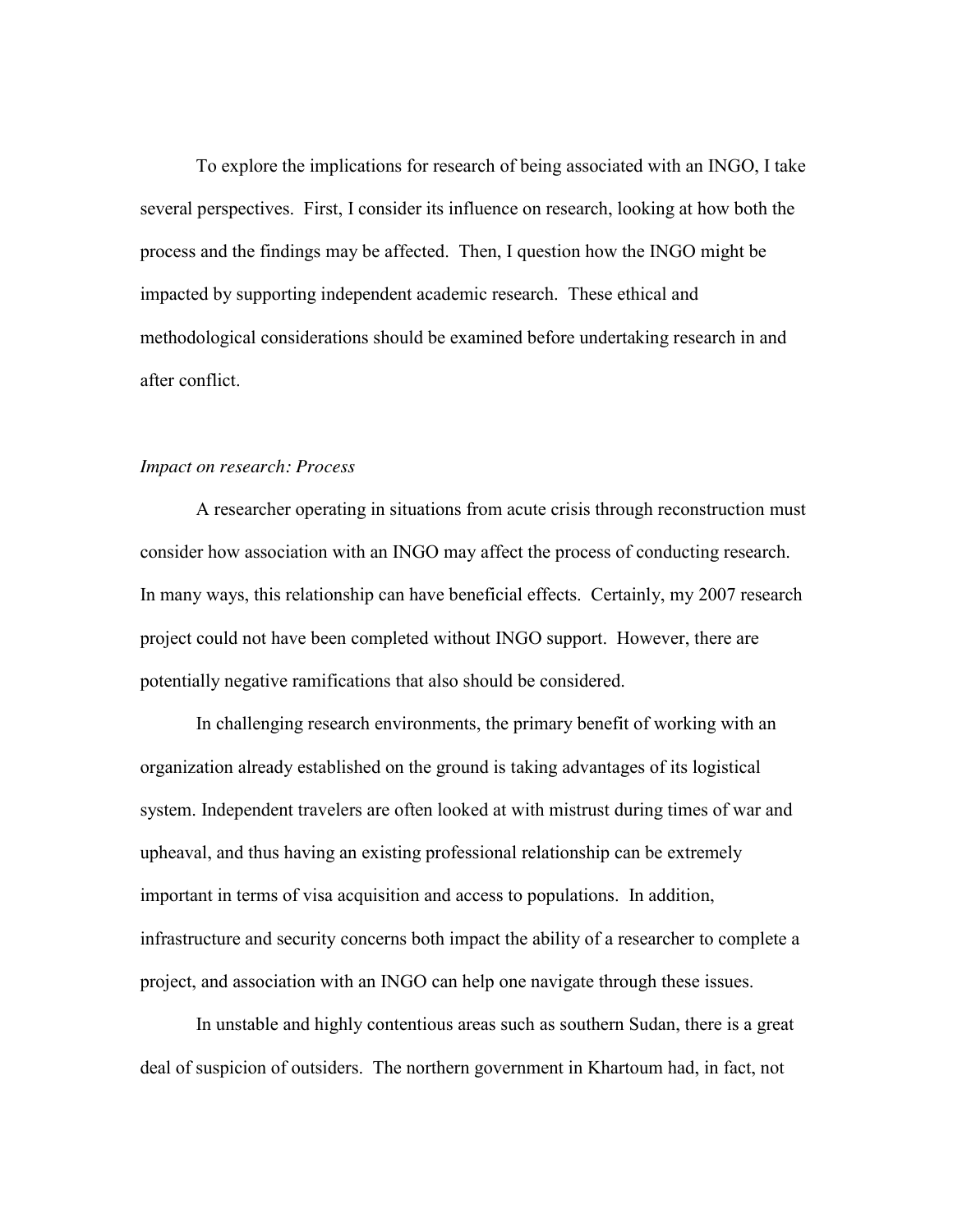permitted research in the area for decades (Ali & Matthews, 1999). The most obvious manifestation of this is getting a visa. For both trips, I would have been unable to obtain a visa as a student or as a researcher. However, by being considered staff of the organization, I was permitted to enter southern Sudan. Even with an organizational endorsement, securing a visa did not happen without much ado in both cases. In 2005, I spent hours waiting in an outpost in northern Uganda as the INGO representative negotiated for my entry visa on my behalf. In 2007, the political transition and tension between the GNU and the GOSS made the visa acquisition process extremely confusing and complex. The issues of whether visas were granted, to whom, and from whom, changed on a daily basis. My visa was one of the last granted in July of that year after a temporary moratorium was instituted.

Association with an INGO will likely provide access to populations, and it may open doors to government agencies, if they are functioning. By using the contacts of the organization or the people who work there, a researcher arrives with a personal and professional reference, and thus is more likely to be taken seriously by people in power. In addition, an INGO can provide access to the populations with whom it works. In 2005, I had access to schools, students, teachers, villagers, local officials, and military representatives because I was working for an INGO that was respected in the area. In 2007, I was introduced to the GOSS officials in the town.

In addition, travel in southern Sudan would also be next to impossible without the support of an INGO. There is minimal public transportation, and what little infrastructure exists is in extreme disrepair. Travel in southern Sudan is often done in four-wheel-drive vehicles, which are very expensive to buy and maintain, and thus out of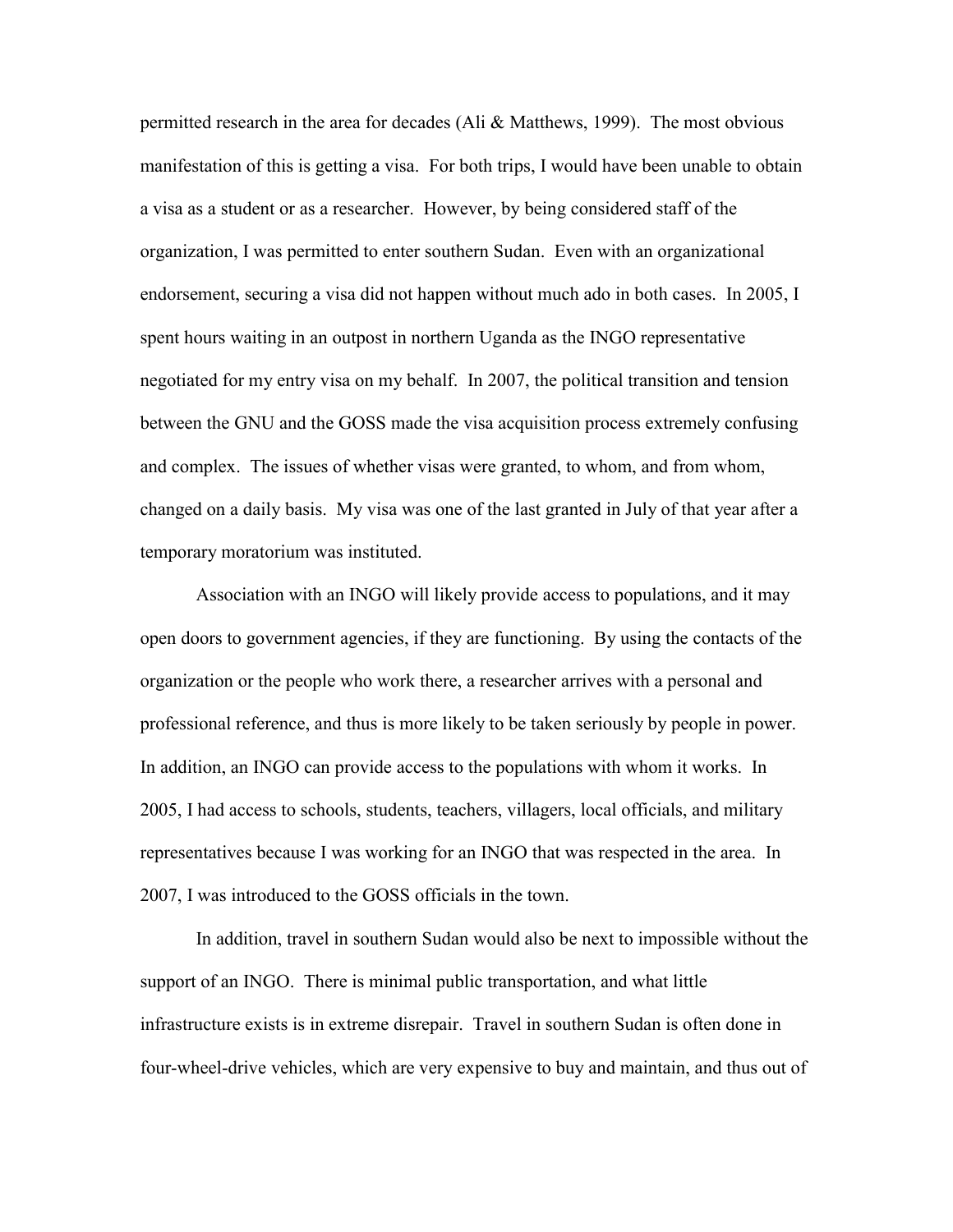the budget of most researchers. In addition, driving these vehicles through mud and rock and around collapsed bridges takes a great deal of skill and experience. For both trips, I rode in the vehicles of the INGOs. In addition, representatives from these organizations were able to arrange flights when necessary.

On a related point, there are major security concerns about conducting research in southern Sudan. In my first trip, crossing through the active war zone of northern Uganda would have been impossible without being in an armed convoy arranged by the INGO and protected by Ugandan soldiers. In southern Sudan, there are concerns of banditry by Ugandan rebels (the Lord's Resistance Army) as well as of attacks by splintering rebels groups or other people. I stayed in a guarded compound at night during both of the trips, and the INGO took responsibility for health and security related evacuations, if one was deemed necessary.

While these positive benefits of associating with an INGO while conducting research in areas of conflict are important to consider, it is just as important to realize that this association can prove harmful to the process of conducting research. The first set of concerns is related to security. It can be problematic if the INGO is perceived as a nonneutral political actor by the host country, by people who are the subject of your research, or by others in the area. Research in conflict areas almost necessarily means that you will interact with soldiers, police, or militias while trying to finish your project. This could affect safety in many ways, particularly if there was hostility towards the INGO or its headquarters country. In my experience, most Sudanese did not necessarily distinguish between "America" and an INGO headquartered in the United States. In addition, INGOs can be associated with whatever the ruling party is, and therefore insurgents or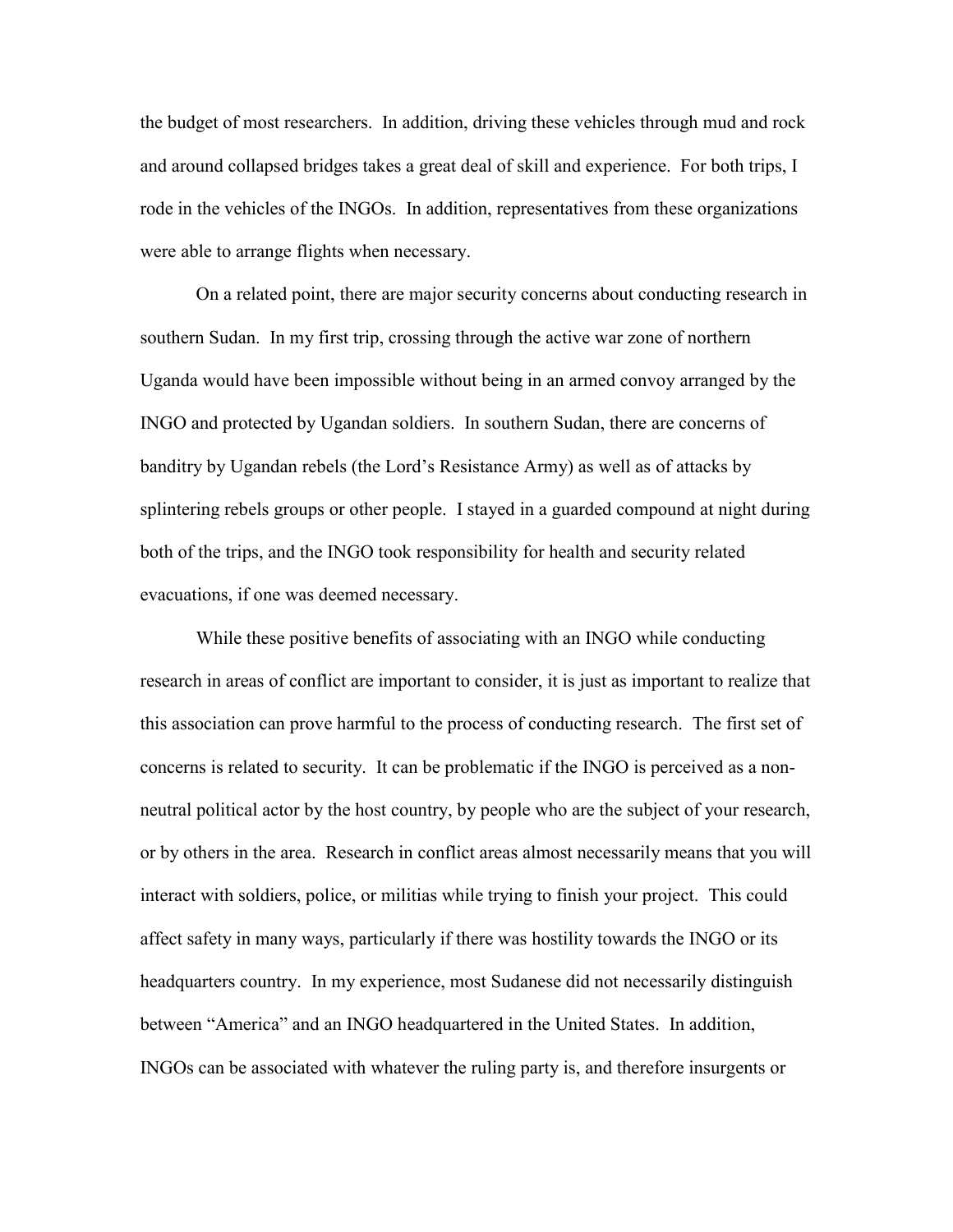rebel groups may automatically assume that the organization is politically biased. Some have been accused of being spies, for example, so there are security concerns.

Association with an INGO can affect the process of research in and after conflict in another related way. Just as this relationship might grant you access to certain areas or populations that you may otherwise have been unable to access, it can have the opposite effect. In southern Sudan before the official establishment of the GOSS, INGOs would often have to get unofficial permission from the SPLA commanders in an area before doing any work there. If the controlling groups do not want the INGO to go to certain areas for any political or military reason, then an associated researcher would also be unable to go.

#### *Impact on research: Findings*

In addition to considering how association with an INGO might affect the process of conducting research, researchers must also consider how associating with an INGO might affect the findings of the research. This can manifest in multiple ways.

First, associating with an INGO may lead to the assumption that the researcher is, in fact, employed by the INGO and is its representative. The responses of participants may thus be different if they think that cooperation with a scholar's research or a student's dissertation would then lead to increased delivery of services by the INGO. One must consider whether the answers given are those that they think you want to hear in order to improve benefits from the organization.

I can recall moments during both visits when the concern that my association with an INGO was affecting how people perceived me. In 2005, during a school visit, I spent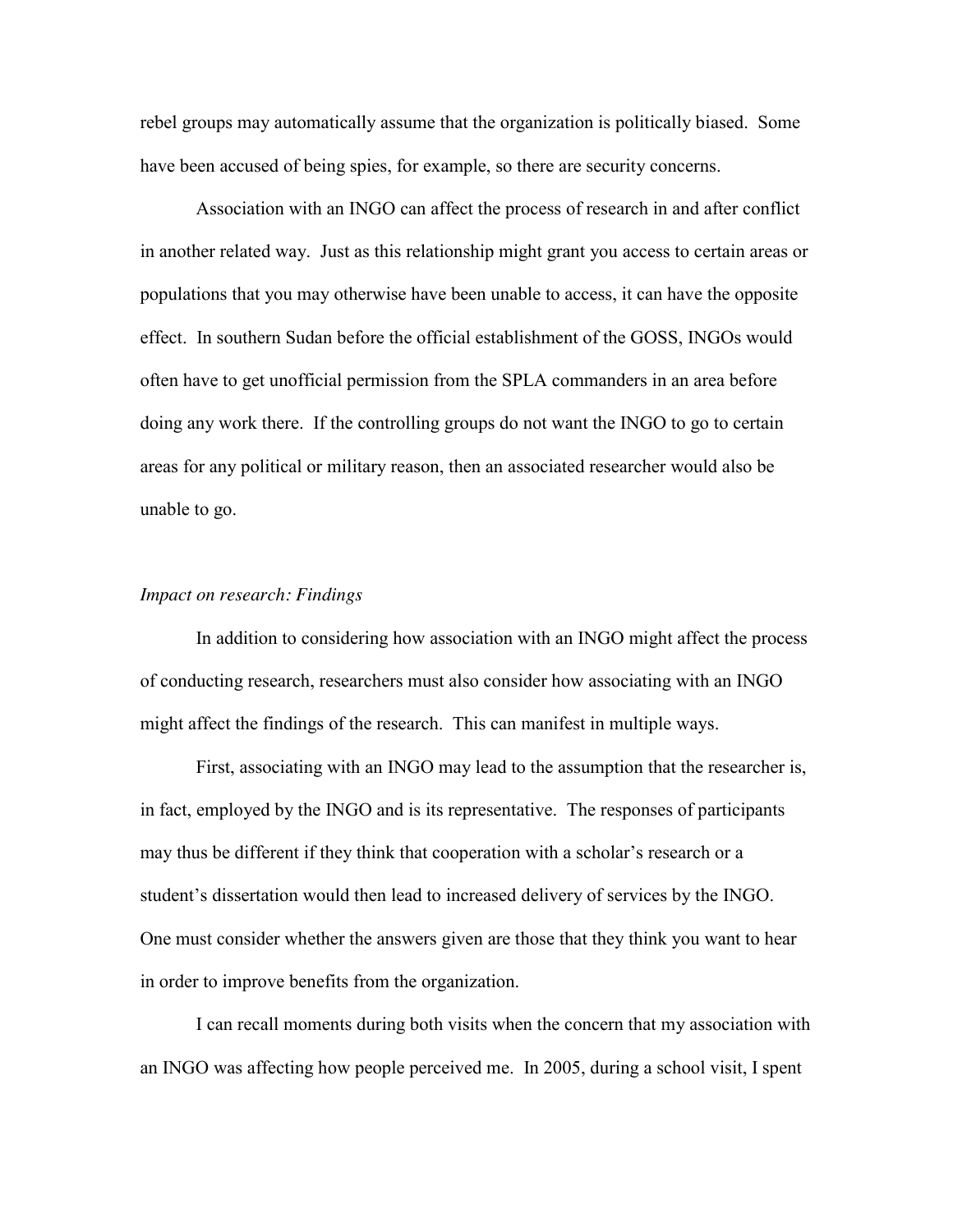a long time talking to the headmaster and teachers about their experiences. The students, I was told, were out for PE (Physical Education). Later, the children marched by in a line, singing a song that, to my ears, highly resembled a fight song. The entire image was very militaristic. Because the children were using a local language with which I was only facile on the most basic level, I asked the headmaster about the song that the children were singing. He told me that it was a song about how much the students love education and their teachers. At the time, I wondered whether he was unwilling to admit that there was a military aspect to the children's school, but with further reflection, I concluded that he was just selling his school and his students in the hopes that my needs assessment would lead to further financial investment by the INGO.

A following consideration for researchers who associate with INGOs in order to complete their projects is whether or not there are organizational expectations for your research. Often, in exchange for granting access to populations or for providing logistical support, the INGO might require that a researcher writes reports for them. One must consider how this affects the research and perhaps how that may create an official link to the organization. No only might this damage perceived distance between the INGO and the researcher, but it potentially may compromise the researcher's ability to be honest about findings.

## *Impact on INGO of being associated with research*

Finally, one must consider how the perception of the research might affect the organization. In 2007, my surveys and interviews were focused on collecting information on political attitudes and engagement. In a tenuous post-conflict environment, these are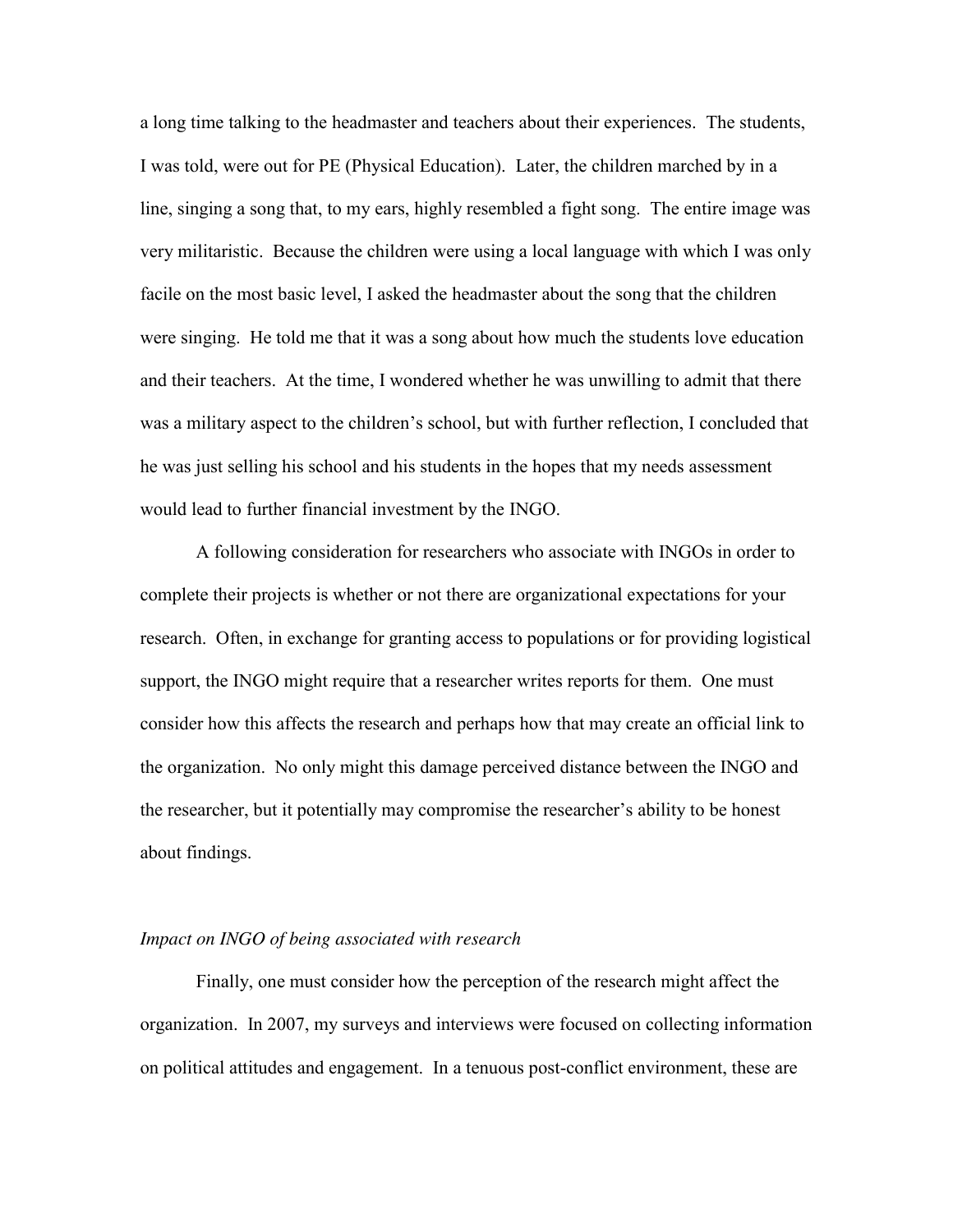not necessarily safe topics to be discussing. If I was perceived as an employee or representative of the INGO at that time, there are major ethical implications of this association – was I politicizing the work of the INGO? In addition, I was concerned that people would cooperation with the research will impact the services of the INGO. If they answered my questions, would they feel entitled to more aid or greater participation in the relief and development programming of the organization?

On a related point, one must also consider how compensation of research subjects, translators, or survey enumerators might compromise the work of the INGO. My concern was that my payment of research participants might lead people to expect money from the INGO in exchange for their cooperation in the future. For this reason, I did not provide any compensation for participation. However, many colleagues believe strongly in giving back to the communities in which they do research. This is an honorable intent, but in the cases when researchers are using the resources or accessing populations through an INGO, this relationship between researcher and community becomes somewhat more complex because of the power dynamic I had witnessed in 2005.

## **Conclusion**

Conducting research in and after conflict poses numerous challenges, both conceptually and methodologically. In this paper, I attempted to use my experiences in southern Sudan to explore this in practice, and my writing could have taken many roads. For example, by being required to stay in one location in southern Sudan, the generalizability of my findings has certainly been compromised (Duflo, Grennerster, &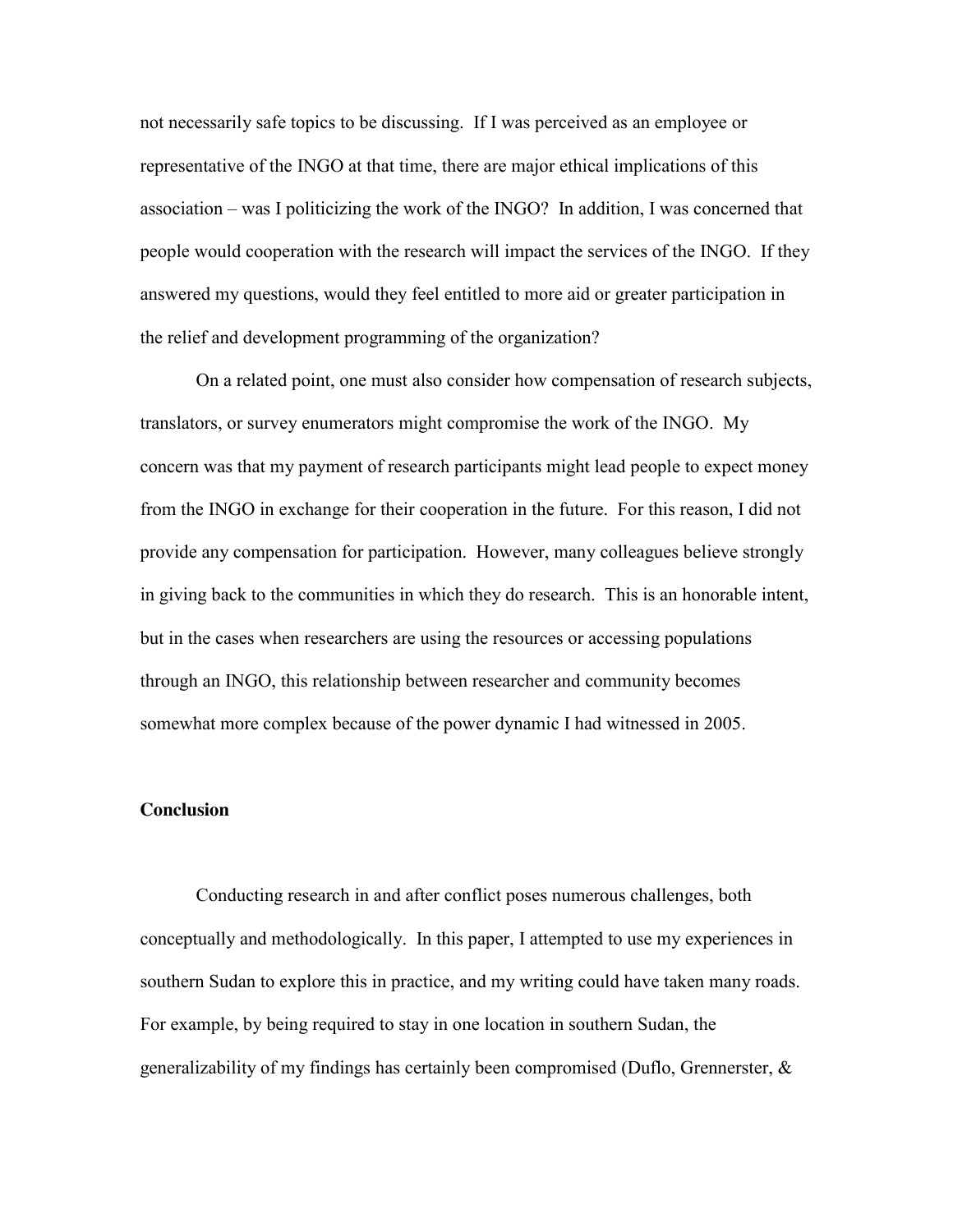Kremer, 2006). I would argue that further reflection on field methods in crisis should focus on the possibility of generalizing from research conducted in these fragile and unique environments. However, by focusing on the role of the INGO, I believe that this paper brings to the forefront an issue that has increasing importance for both practitioners and scholars. INGO staff members in the field are increasingly being targeted by violence, and these workers are often holding academic as well as practical posts. Only one of many tragic examples of this is the recent death in Afghanistan of Dr. Jackie Kirk of the International Rescue Committee and McGill University. I believe that exploring how the research process and findings are influenced by association with an INGO, and how the research might affect perceptions of the INGO, are two steps towards understanding this phenomenon on a greater level. While my goal for this paper is to contribute to improved research methods in critical areas such as southern Sudan, I also strive to increase awareness of the greater global context of our research, in the hopes that such projects can be conducted without a violent end.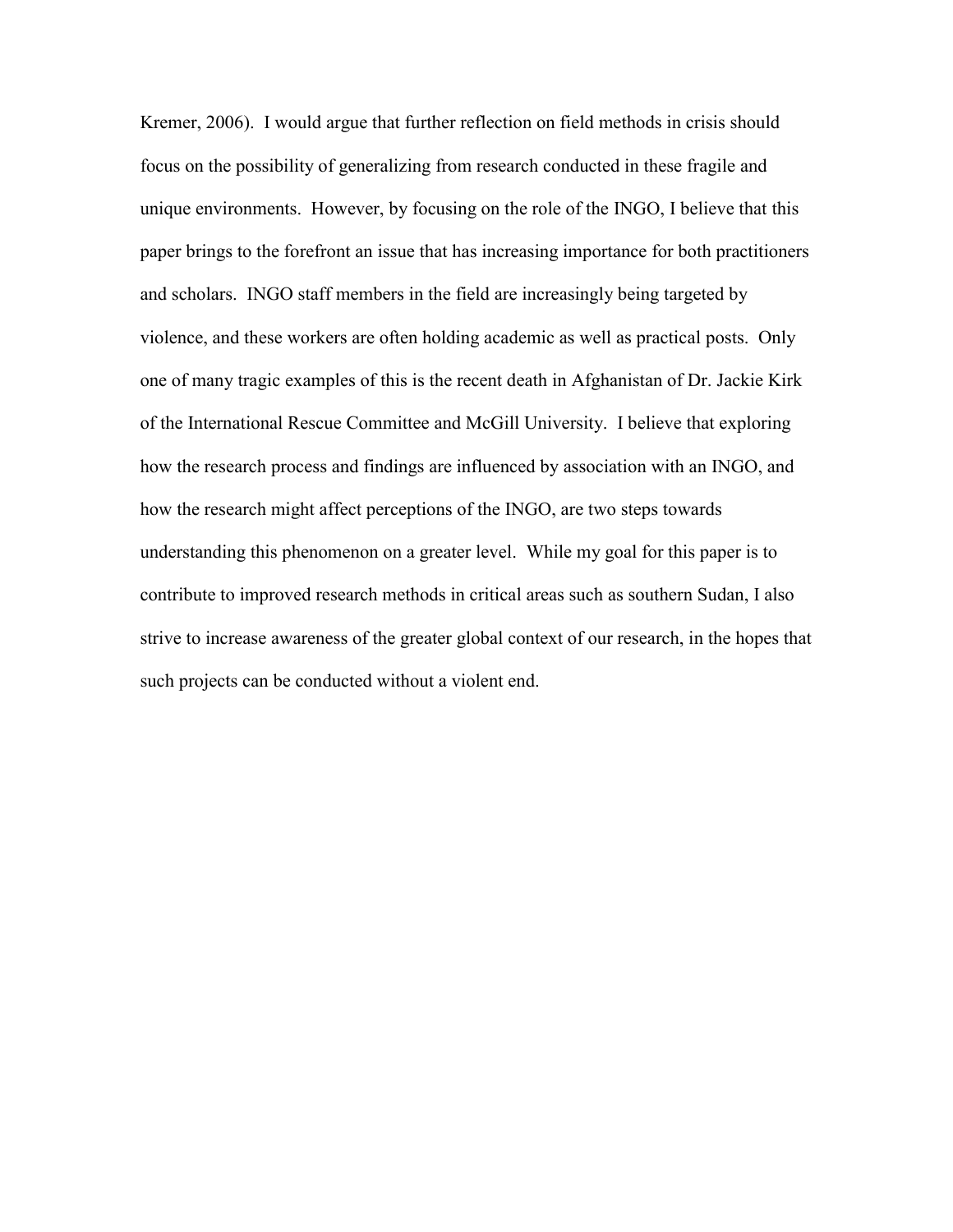- Ali, T., and Matthews, R. (1999). Civil war and peace efforts in Sudan. In Ali, T., and Matthews, R. (Eds.), *Civil wars in Africa: Roots and resolution*, pp. 193-222. Canada: McGill-Queen's University Press.
- Annan, J., Blattman, C., and Horton, R. (2006, September). The state of youth and youth protection in northern Uganda: Findings from the Survey for War Affected Youth. UNICEF.
- Brady, H., and Collier, D. (Eds.) (2004). *Rethinking social inquiry: Diverse tools, shared standards.* London: Rowman & Littlefield.
- Cobham, A. (2005, September). Causes of conflict in Sudan: Testing the Black Book. *European Journal of Development Research, 17*(3), 462-480.
- Crossley, M. (2002). Comparative and international education: Contemporary challenges, reconceptualization and new directions for the field. *Current Issues in Comparative Education, 4*(2).
- Deng, F. (2006, January). Sudan: A nation in turbulent search of itself. *The Annals of the American Academy of Political and Social Science, 603*, 155-162.
- Duflo, E., Glennerster, R., and Kremer, M. (2006, December 12). *Using randomization in development economics research: A toolkit.* Cambridge, MA: Abdul Latif Jameel Poverty Action Lab, Massachusetts Institute of Technology.
- Hofmann, C., Roberts, L., Shoham, J., and Harvey, P. (2004, June). *Measuring the impact of humanitarian aid: A review of current practice.* Humanitarian Policy Group Research Report 17. London, UK: Overseas Development Institute.
- Johnson, R., and Onwuegbuzie, A. (2004). Mixed methods research: A research paradigm whose time has come. *Educational Researcher, 33*(7), 14-26.